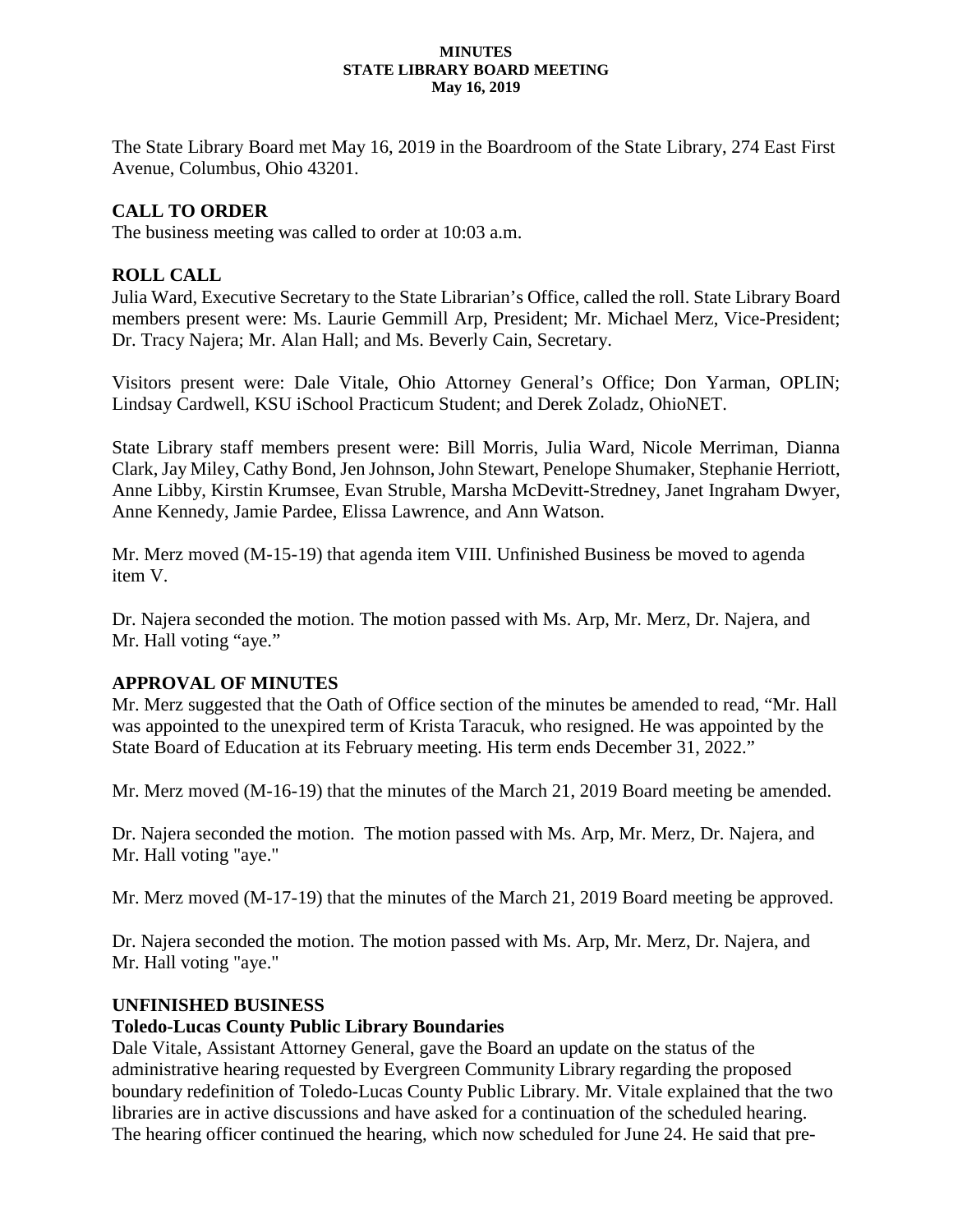trial motions need to be filed by June 17. The parties are hopeful that an agreement can be reached before that. Mr. Merz asked if their proposed resolution would come to the Board or the hearing examiner. Mr. Vitale said that he thinks the hearing examiner would review it and provide a sentence or two confirming that there are no objections. The resolution would then come before the Board for consideration.

### **PUBLIC PARTICIPATION**

There was no public participation.

### **LSTA REPORT**

### **Libraries Connect Ohio Statewide Core Electronic Databases**

Don Yarman, Executive Director of OPLIN, presented the funding request for the Libraries Connect Ohio (LCO) databases. Mr. Yarman explained that the contracts for the LCO databases are negotiated every five years, and LSTA funding is requested to support the project annually. This is the second year of the five-year contract. Ms. Arp asked about support for the databases. Mr. Yarman replied that OPLIN provides the ohioweblibrary.org website, which is the public portal for these resources. He explained that individual libraries list databases in ways that work best for their patrons, and OPLIN created a database display module as part of their webkit service. Mr. Yarman said that OPLIN supports the statewide authentication system for the public to be able to access the databases, and that INFOhio and OhioLINK provide similar authentication for their populations. OPLIN also provided training for library workers and librarians across the state to become experts in the databases to train other libraries on the databases. Mr. Yarman said that OPLIN worked with OhioNET on training as well. Mr. Hall said that he has heard from people who came from other states who are very impressed with the databases in Ohio. He asked if Ohio was the only state who provides this service. Ms. Cain explained that Ohio is not the only state that provides the databases, but due to the collaborative effort, it is a better service.

Mr. Merz moved (M-18-19) that a Library Services and Technology Act (LSTA) grant in the amount of \$1,500,000 be awarded to The Ohio State University for the Libraries Connect Ohio (OhioLINK, OPLIN, INFOhio) Statewide Core Electronic Databases. For the period of July 1, 2019 – September 30, 2019, \$1,000,000 will be awarded from FFY2018 funds. \$500,000 of the grant amount will be funded from FFY19 funds for the period of July 1, 2019 – June 30, 2020, contingent upon the release of SFY2020 appropriations from ALI 350-601.

Mr. Hall seconded the motion. The motion passed with Ms. Arp, Mr. Merz, Dr. Najera, and Mr. Hall voting "aye."

### **Ohio Library for the Blind and Physically Disabled**

Evan Struble, Associate State Librarian for Library Development, presented the funding proposal for the Ohio Library for the Blind and Physically Disabled (OLBPD) to the Board. He explained that funds are used for operational support for the program. OLBPD provides service for registered readers in all 88 counties. LSTA funds are used for salary and benefits, equipment, and supplies.

Dr. Najera moved (M-19-19) that federal fiscal year 2018 LSTA funds in the amount of \$150,000 and federal fiscal year 2019 funds in the amount of \$84,000 be granted to the Cleveland Public Library to supplement the 5GBO Funds (ALI 350-605) for the operation of the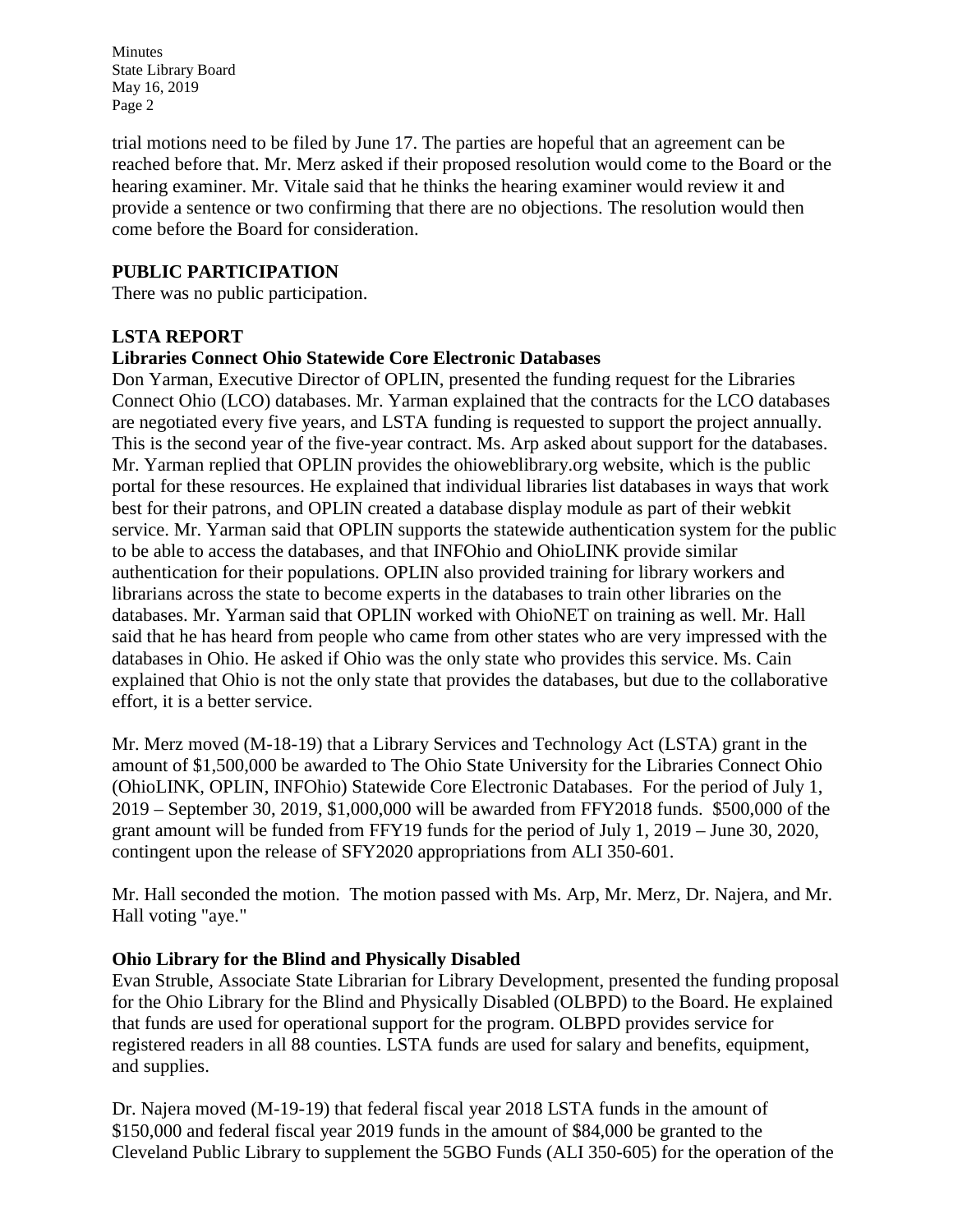Ohio Library for the Blind and Physically Disabled from July 1, 2019 – June 30, 2020. This is contingent upon the release of state fiscal year 2020 federal appropriations within ALI 350-601.

Mr. Merz seconded the motion. The motion passed with Ms. Arp, Mr. Merz, Dr. Najera, and Mr. Hall voting "aye."

### **Public Library Automation Grants**

Cindy Boyden, LSTA Coordinator, presented the Board with a proposal from Logan-Hocking County District Library for a Public Library Automation Grant. The library seeks to join the Ohio Valley Library Consortium. These grants are used to allow stand-alone libraries to join a consortium.

Mr. Merz moved (M-20-19) that a Library Services and Technology Act (LSTA) grant in the amount of \$26,377 from FFY19 funds be awarded to Logan-Hocking County District Library for a Public Library Automation Grant for the period of June 1, 2019 – March 31, 2020.

Dr. Najera seconded the motion. The motion passed with Ms. Arp, Mr. Merz, Dr. Najera, and Mr. Hall voting "aye."

Ms. Boyden presented the Board with a proposal from Wilmington Public Library for a Public Library Automation Grant. The library seeks to join the COOL Consortium. Ms. Arp asked if these will be the last two Automation Grants. Ms. Boyden replied that she thinks so because she hasn't heard of any other interest. She said that ten grants over two years is a good response, and the State Library is ready to allocate funds in a different direction.

Mr. Hall moved (M-21-19) that a Library Services and Technology Act (LSTA) grant in the amount of \$20,552 from FFY19 funds be awarded to Wilmington Public Library of Clinton County for a Library Automation Grant for the period of August 1, 2019 – March 31, 2020.

Dr. Najera seconded the motion. The motion passed with Ms. Arp, Mr. Merz, Dr. Najera, and Mr. Hall voting "aye."

### **LSTA Advisory Council Appointment**

Ms. Boyden explained that the LSTA Advisory Council seat held by John Myles is up for reappointment. Mr. Myles is interested in serving a second term.

Mr. Merz moved (M-22-19) that the following individual be reappointed to the LSTA Advisory Council for the term of July 1, 2019 – June 30, 2022:

John Myles, Citizen Representative

Dr. Najera seconded the motion. The motion passed with Ms. Arp, Mr. Merz, Dr. Najera, and Mr. Hall voting "aye."

# **STATE LIBRARIAN'S REPORT**

## **Budget Update**

Ms. Cain gave an update on the State Library's budget to the Board. The State Library was flat funded in the House and the budget bill moved on to the Senate. She gave testimony on April 30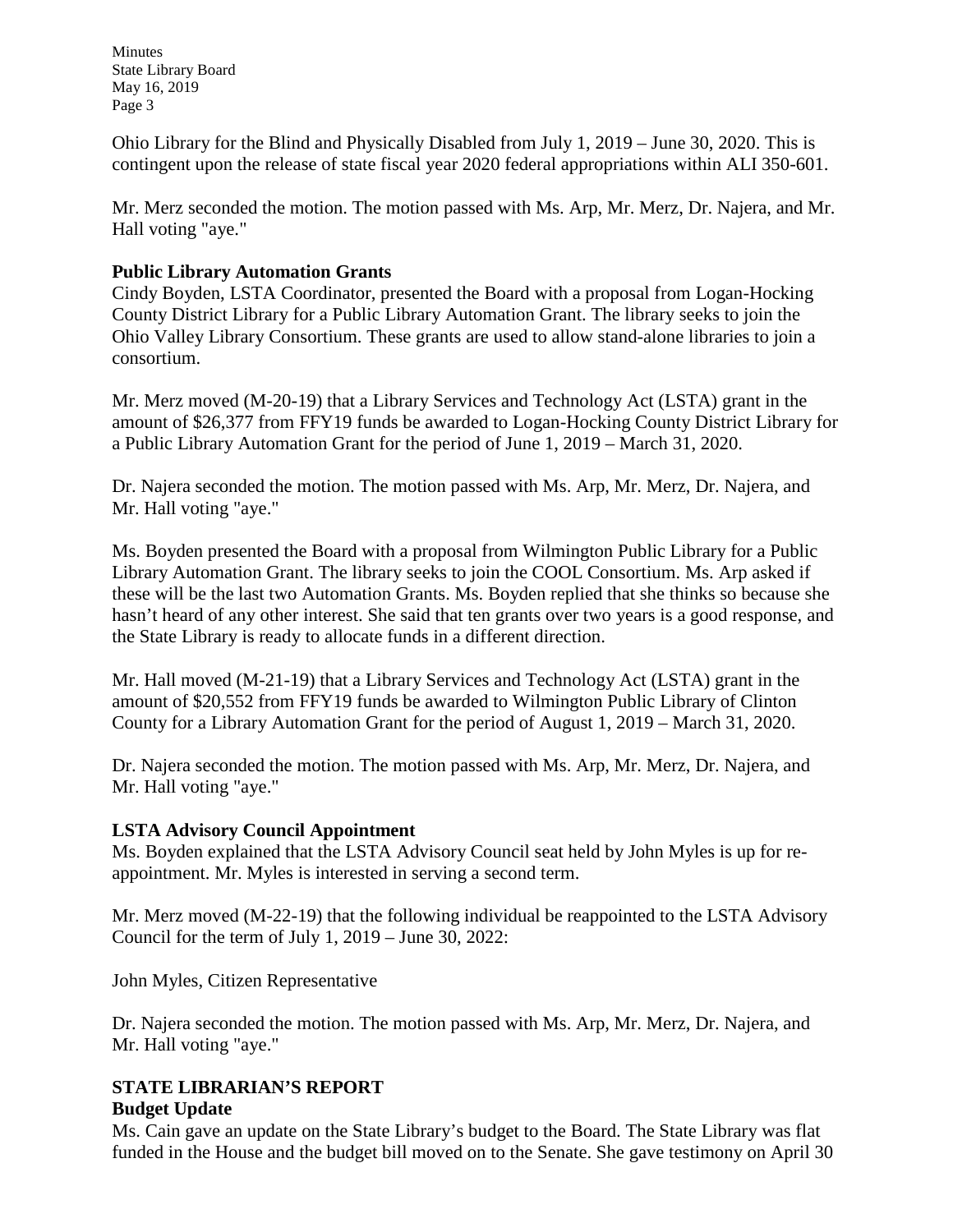before the Senate Higher Education Committee. Because the House version of the budget had not been released, Ms. Cain gave a similar testimony to the one she gave to the House. She expects to hear the Senate recommendations in early June. Mr. Merz commented that a budget must be in place by July 1. Dr. Najera commented that the state has had continuing budgets before. Ms. Cain shared that the president zeroed out IMLS in his budget. However, the House added \$25 million in IMLS funding to their budget, including \$17 million for the Grants to States program. The bill will move on to the Senate.

### **Practicum Student Introduction**

Ms. Cain introduced a Kent State University iSchool practicum student to the Board. Lindsay Cardwell is doing her practicum in Research and Catalog Services with Nicole Merriman. Ms. Cardwell has a Bachelor of Arts in English from Ohio University and is a Youth Services Programming Specialist at Worthington Libraries.

### **New Employee Introductions**

Ms. Cain introduced a new State Library employee to the Board. Jay Miley is the new Library Customer Services Manager at SEO Library Center. He will be responsible for the library management software that supports SEO member libraries and oversees library services that SEO provides. Mr. Miley is the SEO liaison to the Ohio Digital Library and coordinates the Technology Services Committee. He has 19 years of library experience, most recently at Orville Public Library where he was an Emerging Technology Specialist. He has a Bachelor of Science in Applied Management from Ohio University and is completing coursework to earn a Master of Library and Information Science from Kent State University iSchool.

Ms. Cain shared with the Board that she received a letter of resignation from Board member Missy Deters. Ms. Deters' new job conflicts with State Library Board meetings. Bill Morris, Governmental Affairs Coordinator, reached out to the State Library's Board of Education liaison, and the State Library was asked to do a new call for nominations. Mr. Morris will reach out to people who submitted nominations for the last open seat to see if they are still interested. It is Ms. Cain's hope that the Board of Education will appoint a new Board member in July to start at the meeting in October. She explained that with the Board's approval, Mr. Morris will release a call for nominations to fill the vacant Board seat.

Mr. Merz moved (M-23-19) that the State Library be instructed to release a call for nominations to fill the vacancy on the Board brought about by Ms. Deters' resignation.

Dr. Najera seconded the motion. The motion passed with Ms. Arp, Mr. Merz, Dr. Najera, and Mr. Hall voting "aye."

## **NEW BUSINESS**

### **State Subsidies**

Mr. Struble presented the Board with the funding request for state subsidies for the Regional Library Systems (RLS). The State Library requested a 10% increase for the RLS, and since it is unknown whether or not they will receive that, the request before the Board is for up to the increased amount. Mr. Struble explained that funding will be used for contractual services, staff, and materials. He is pleased with the amount of collaboration among the RLS, including last year's successful "Opioids in Communities: Libraries in Response" series. Mr. Struble said that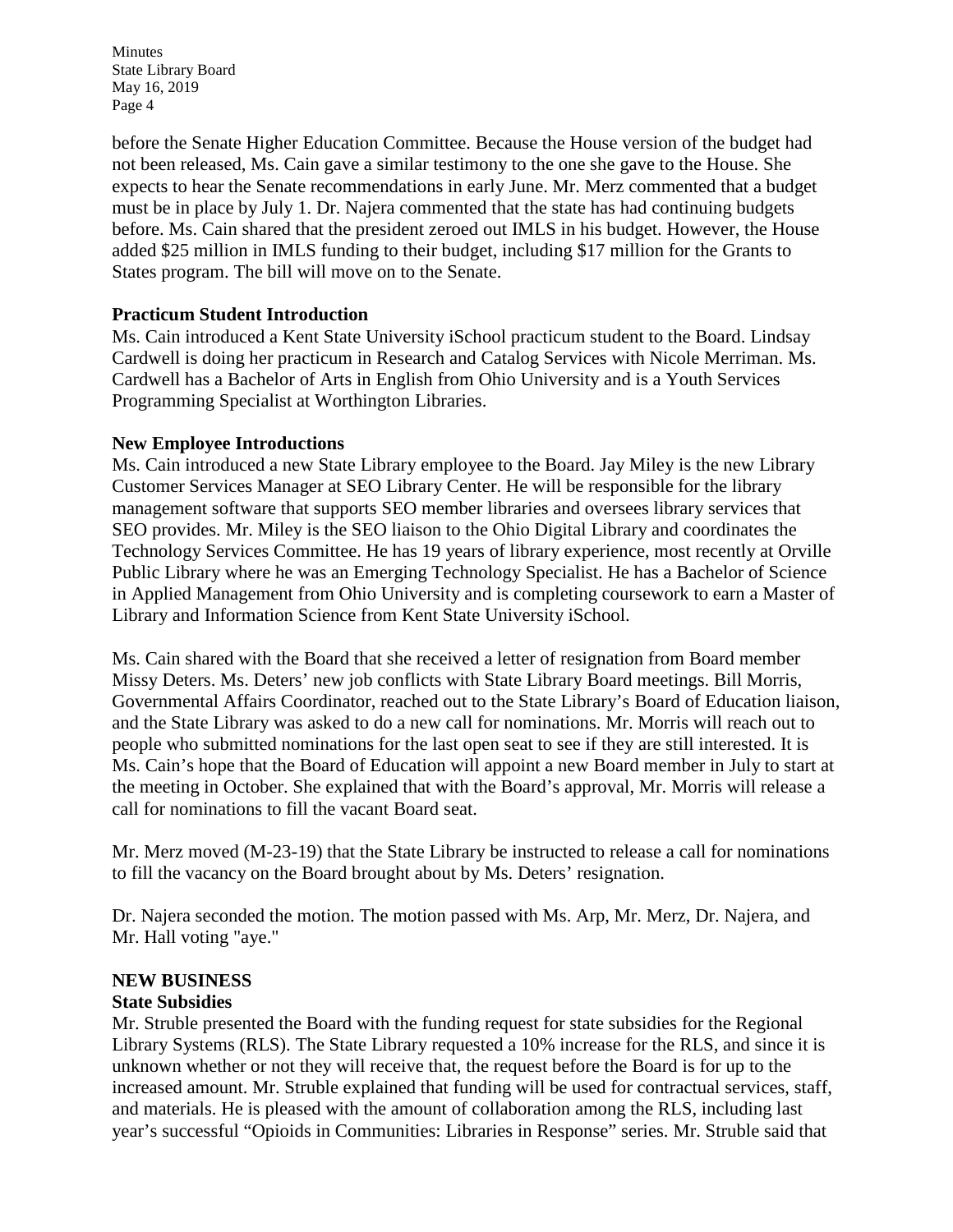several RLS have reciprocal agreements. He shared that 1,700 library staff received training from the RLS in the last quarter.

Dr. Najera moved (M-24-19) that state fiscal year 2020 General Revenue Funds in an amount up to \$137,500 be granted to the Northeast Ohio Regional Library System (NEO-RLS) for operations from July 1, 2019 – June 30, 2020, contingent upon release of state fiscal year 2020 General Revenue Funds within ALI 350-502.

Mr. Merz seconded the motion. The motion passed with Ms. Arp, Mr. Merz, Dr. Najera, and Mr. Hall voting "aye."

Dr. Najera moved (M-25-19) that state fiscal year 2020 General Revenue Funds in an amount up to \$137,500 be granted to the Northwest Library District (NORWELD) for operations from July 1, 2019 – June 30, 2020, contingent upon release of state fiscal year 2020 General Revenue Funds within ALI 350-502.

Mr. Merz seconded the motion. The motion passed with Ms. Arp, Mr. Merz, Dr. Najera, and Mr. Hall voting "aye."

Mr. Hall moved (M-26-19) that state fiscal year 2020 General Revenue Funds in an amount up to \$137,500 be granted to the Southeast Ohio Regional Library System (SERLS) for operations from July 1, 2019 – June 30, 2020, contingent upon release of state fiscal year 2020 General Revenue Funds within ALI 350-502.

Mr. Merz seconded the motion. The motion passed with Ms. Arp, Mr. Merz, Dr. Najera, and Mr. Hall voting "aye."

Dr. Najera moved (M-27-19) that state fiscal year 2020 General Revenue Funds in an amount up to \$137,500 be granted to the Southwest and Neighboring Libraries (SWON Libraries) for operations from July 1, 2019 – June 30, 2020, contingent upon release of state fiscal year 2020 General Revenue Funds within ALI 350-502.

Mr. Merz seconded the motion. The motion passed with Ms. Arp, Mr. Merz, Dr. Najera, and Mr. Hall voting "aye."

Ann Watson, Associate State Librarian for Library Services, presented the Board with the funding request for state subsidies for the Ohio Library for the Blind and Physically Disabled (OLBPD). She explained that OLBPD pays rent to Cleveland Public Library who acts as their fiscal agent. OLBPD'S funding primarily comes from LSTA funding and the state subsidy. Tracy Grimm, Head, Circulation and Special Services, works closely with Will Reed, the Manager of OLBPD to help make the service available to patrons around the state. Ms. Watson explained that OLBPD hosts an annual Family Fun and Learning Day at the Lakeshore Branch of Cleveland Public Library. This year's event is on July 9. OLBPD brings in vendors and usually has a local celebrity speak at the event. Ms. Grimm represents the State Library at the event. Ms. Watson shared that the Ohio State School for the Blind has an art display of masks at the State Library. Ms. Cain clarified that these funds are set aside by the Legislature from the Public Library Fund and are passed through the State Library of Ohio. Ms. Arp asked if usage is growing or declining. Ms. Grimm replied that there are usually about 13,000-14,000 registered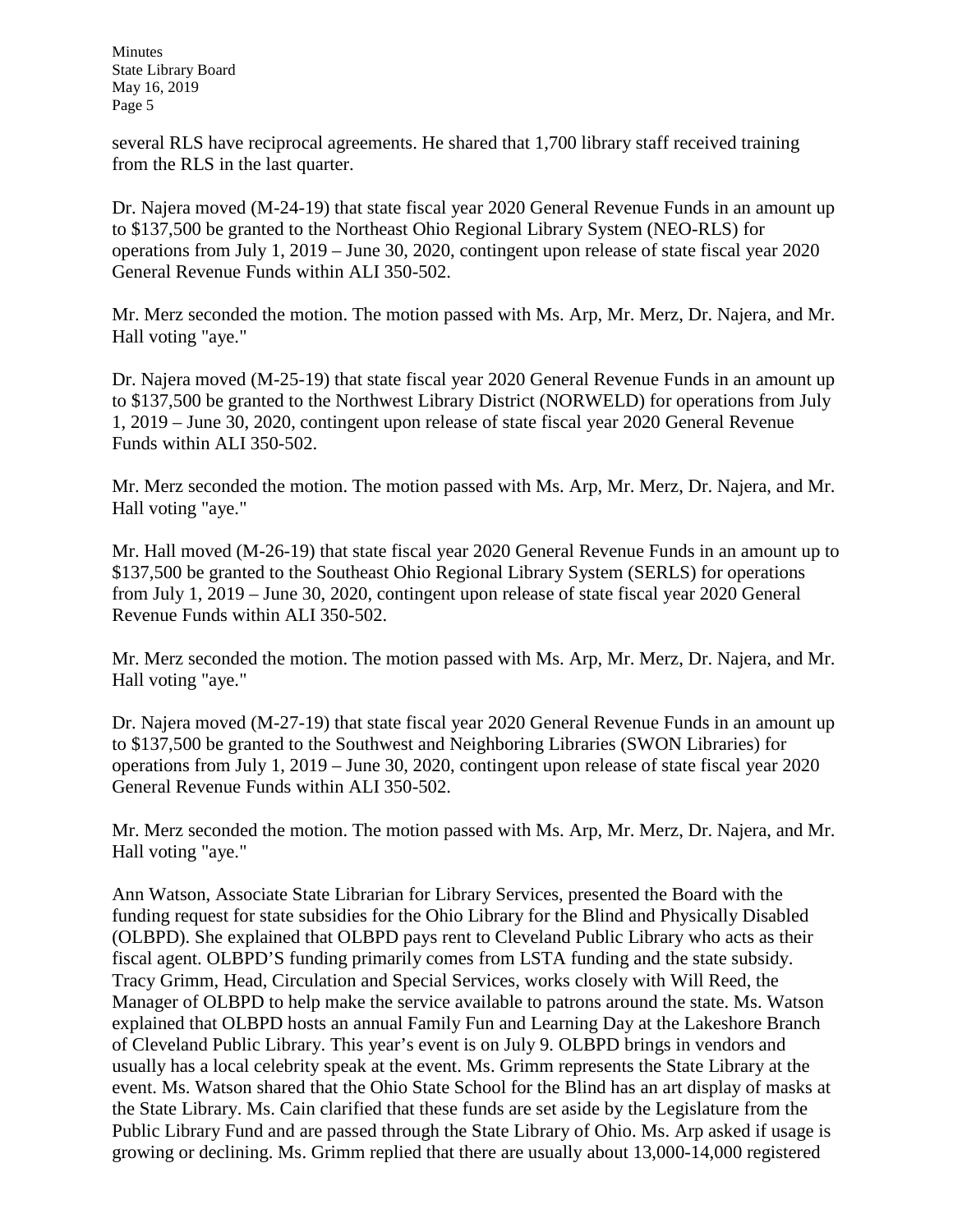users of the service. She explained that there has been a nationwide ad campaign put out by the National Library Service which has caused usership to rise. Mr. Hall asked if the funds have changed over the last decade. Ms. Cain replied that funding has declined over the years, but that over the last nine years it has remained relatively flat. She said that OLBPD has been able to maintain services with that funding. Mr. Merz asked if the amount that OLBPD receives is adjusted based on revenue. Ms. Cain explained that funding is a set amount that comes off the top of the Public Library Fund.

Dr. Najera moved (M-28-19) that state fiscal year 2020 5GBO Funds in the amount of \$1,274,294 be granted to the Cleveland Public Library for the operation of the Ohio Library for the Blind and Physically Disabled from July 1, 2019 – June 30, 2020, contingent upon release of state fiscal year 2020 5GBO Funds within ALI 350-605.

Mr. Merz seconded the motion. The motion passed with Ms. Arp, Mr. Merz, Dr. Najera, and Mr. Hall voting "aye."

### **OPLIN Board Appointments**

Mr. Yarman presented recommendations for four appointments to the OPLIN Board. He explained that the nominees were chosen to maintain a balance of library size, geographical distribution, and trustees vs. administrators vs. technical knowledge.

Mr. Merz moved (M-29-19) that Holly Varley and Jeff Garringer be re-appointed to the Ohio Public Library Information Network (OPLIN) Board of Trustees for a second term from July 1, 2019 – June 30, 2022, and Hilary Prisbylla and Travis Bautz be appointed to the OPLIN Board of Trustees for an initial term from July 1, 2019 – June 30, 2022.

Dr. Najera seconded the motion. The motion passed with Ms. Arp, Mr. Merz, Dr. Najera, and Mr. Hall voting "aye."

### **Election of Officers**

Ms. Cain explained to the Board that even though Laurie ascended to the Presidency and a new Vice-President was elected at the last meeting, the Board is required to elect new officers at the end of the biennium. Both Ms. Arp and Mr. Merz are interested in serving for a full term.

Dr. Najera moved (M-30-30) that Michael Merz be nominated for the office of Vice-President of the State Library Board for the biennial term beginning July 1, 2019.

Mr. Hall seconded the motion.

Dr. Najera moved (M-31-19) that the nominations be closed, a unanimous ballot be cast for Mr. Merz, and that he be declared elected to that office for the biennial term beginning July 1, 2019.

Mr. Hall seconded the motion. The motion passed with Ms. Arp, Dr. Najera, and Mr. Hall voting "aye." Mr. Merz abstained.

Dr. Najera moved (M-32-19) that Laurie Arp be nominated for the office of President of the State Library Board for the biennial term beginning July 1, 2019.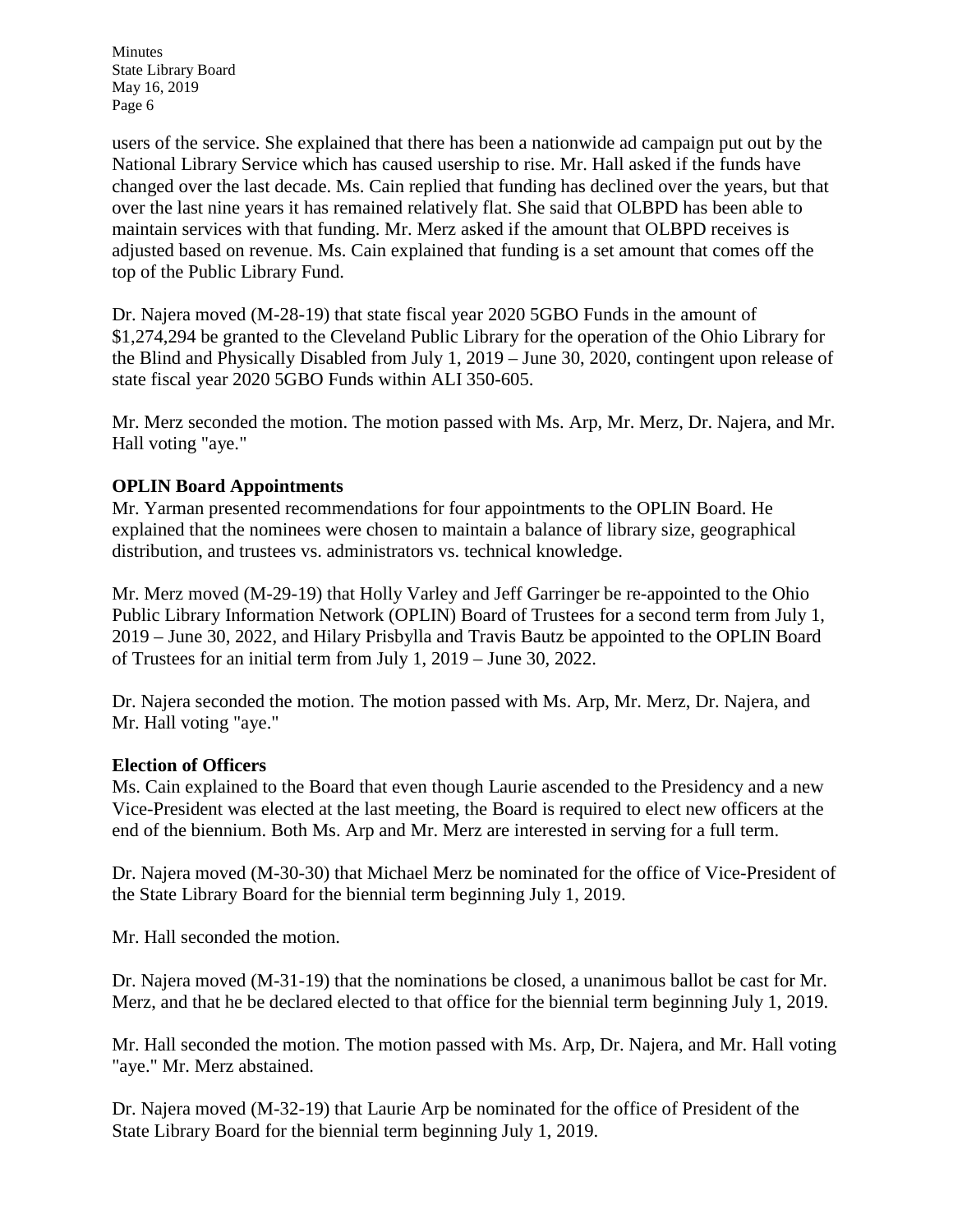Mr. Hall seconded the motion.

Dr. Najera moved (M-33-19) that the nominations be closed, a unanimous ballot be cast for Ms. Arp, and that she be declared elected to that office for the biennial term beginning July 1, 2019.

Mr. Hall seconded the motion. The motion passed with Mr. Merz, Dr. Najera, and Mr. Hall voting "aye." Ms. Arp abstained.

### **Retirement Resolutions**

Ms. Cain presented retirement resolutions to the Board for State Library employee Cathy Bond and Ohio Library Council Executive Director Doug Evans.

Mr. Merz moved (M-34-19) for adoption of the following resolution:

**WHEREAS**, Cathy Bond has provided the State Library of Ohio with over 33 years of service as a Library Assistant; and

**WHEREAS**, Cathy Bond began her career at the SEO Library Center before the SEO Library Consortium was formed; and

**WHEREAS**, Cathy Bond successfully adapted to new services and technologies with the growth of the SEO Consortium over her career; and

**WHEREAS**, Cathy Bond provided great customer service to the staff and customers of the 93 library systems that are the SEO Consortium; and

**WHEREAS**, Cathy Bond contributed behind the scenes to the success of numerous services offered by the State Library and the SEO Library Center and Consortium with her willingness to expand her knowledge and participate on any project or service; now, therefore, be it

**RESOLVED**, that on this day, May 16, 2019, the State Library Board on behalf of the State Library of Ohio and its customers, hereby thanks Cathy Bond for her efforts, appreciates her contributions to the services and programs of the State Library of Ohio, congratulates her on her retirement, and wishes her the best in the future.

Mr. Hall seconded the motion. The motion passed with Ms. Arp, Mr. Merz, Mr. Hall, and Dr. Najera voting "aye."

Mr. Merz moved (M-35-19) for adoption of the following resolution:

**WHEREAS**, Doug Evans has served with distinction and dedication as a leader for Ohio's public libraries for 17 years; and

**WHEREAS**, Doug has served as the Executive Director of the Ohio Library Council since 2002, leading the organization and public libraries through a tremendous period of change, growth, and innovation; and